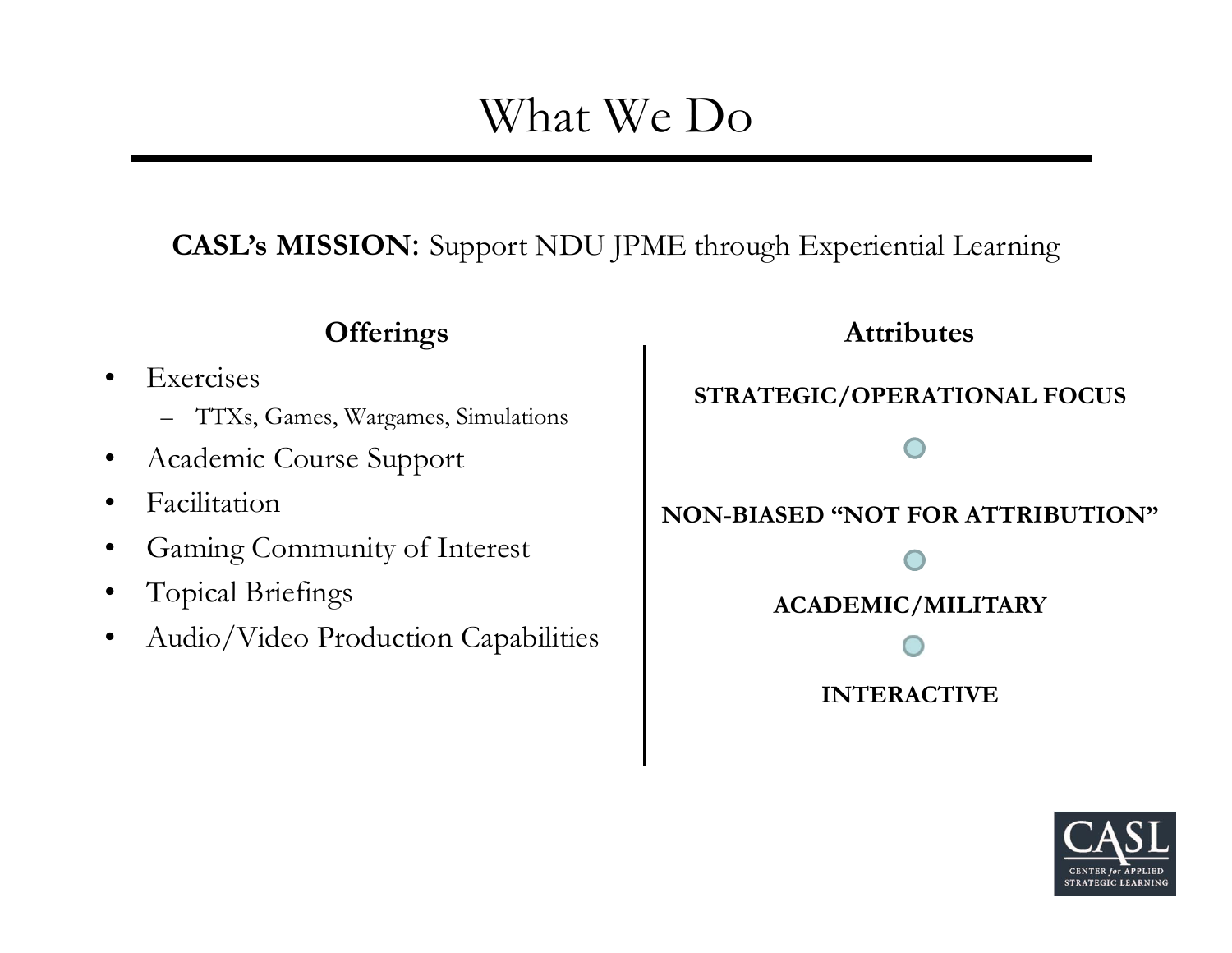# What We Do – why gaming?

| <b>Adult Learners* are:</b>                                                                                                                   | <b>Experiential Learning is:</b>                                                                                                                                                                                                                                                                                                |
|-----------------------------------------------------------------------------------------------------------------------------------------------|---------------------------------------------------------------------------------------------------------------------------------------------------------------------------------------------------------------------------------------------------------------------------------------------------------------------------------|
| • Self-directed                                                                                                                               | Games, simulations or exercises<br>$\bullet$                                                                                                                                                                                                                                                                                    |
| • Practical and problem solvers                                                                                                               | Application of understanding in a new & different                                                                                                                                                                                                                                                                               |
| • Want to participate                                                                                                                         | situation                                                                                                                                                                                                                                                                                                                       |
| • Have a life-time of experience                                                                                                              | • Synthesis of concepts, applied in a situation where                                                                                                                                                                                                                                                                           |
| • Need to apply concepts to real-life situations                                                                                              | information must be gathered, analyzed, categorized<br>& interpreted                                                                                                                                                                                                                                                            |
| *Source: Center for Applied Linguistics                                                                                                       | • Under time sensitive circumstances                                                                                                                                                                                                                                                                                            |
| <b>Average Adult Learning Retention Rates</b>                                                                                                 | <b>CASL Competencies:</b>                                                                                                                                                                                                                                                                                                       |
| <b>6% LECTURE</b><br>10% READING<br><b>Passive Learning</b><br>20% AUDIO VISUAL                                                               | Sole provider of <i>strategic</i> and <i>operational</i><br>wargaming and other active learning methods to<br>NDU JPME and other academic institutions<br><b>Key enabler</b> for JPME students to test concepts,<br>$\bullet$<br>plans, and strategies in a low-risk, challenging<br>environment, using innovative thinking and |
| 30% DEMONSTRATION                                                                                                                             | approaches to complex national security issues                                                                                                                                                                                                                                                                                  |
| 50% GROUP DISCUSSION<br>Wargames, exercises,<br>acilitated discussions<br>scenarios = CASL<br><b>Active Learning</b><br>75% PRACTICE BY DOING | <b>Superior and cost effective</b> support to NDU's<br>mission, delivering the highest caliber Joint<br>education                                                                                                                                                                                                               |
| 90% TEACHING OTHERS<br>*Source: National Training Laboratory, The Learning Pyramid                                                            | <b>STRATEGIC LEARNING</b>                                                                                                                                                                                                                                                                                                       |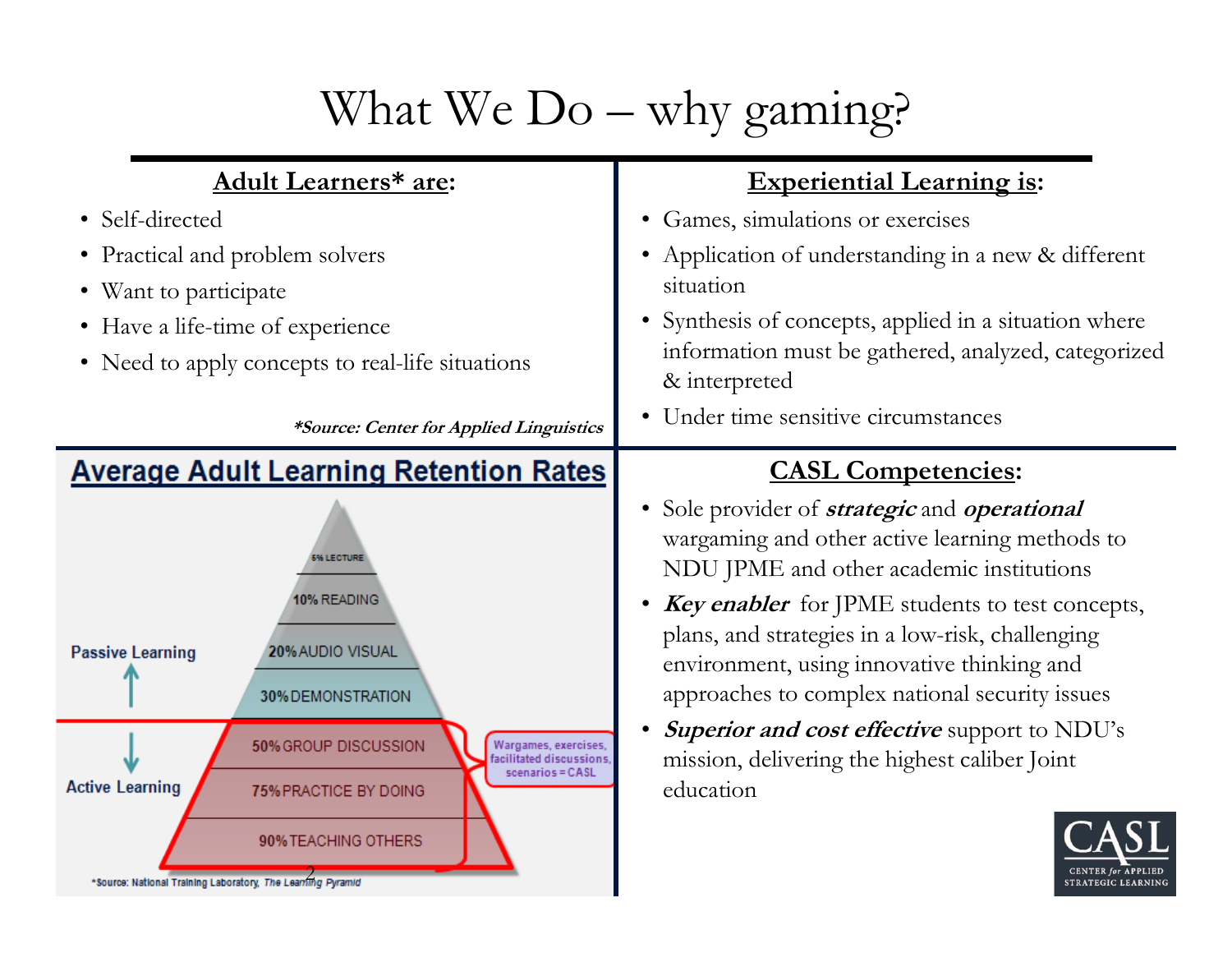# Who We Support

#### **1. NDU JPME – Primary Effort Core Mission, Core Focus**

National War College

Eisenhower School of National Security and Resource Strategy

Joint Forces Staff College

## **2. NDU non-JPME**

**Necessary Enabler**

College of International Security Affairs

Information Resources Management College



**3. NDU otherCritical Enabler**

CAPSTONE, ISMO, NESA, INSS, etc.



Other U.S. Departments and Agencies

JLASS-Ex

# **5. Non-NDU non-DoD**

**Gaming Innovation, reaching "NextGen Leaders"**

USNA, USAFA, and civilian colleges

NGO's

Think Tanks and Research Centers

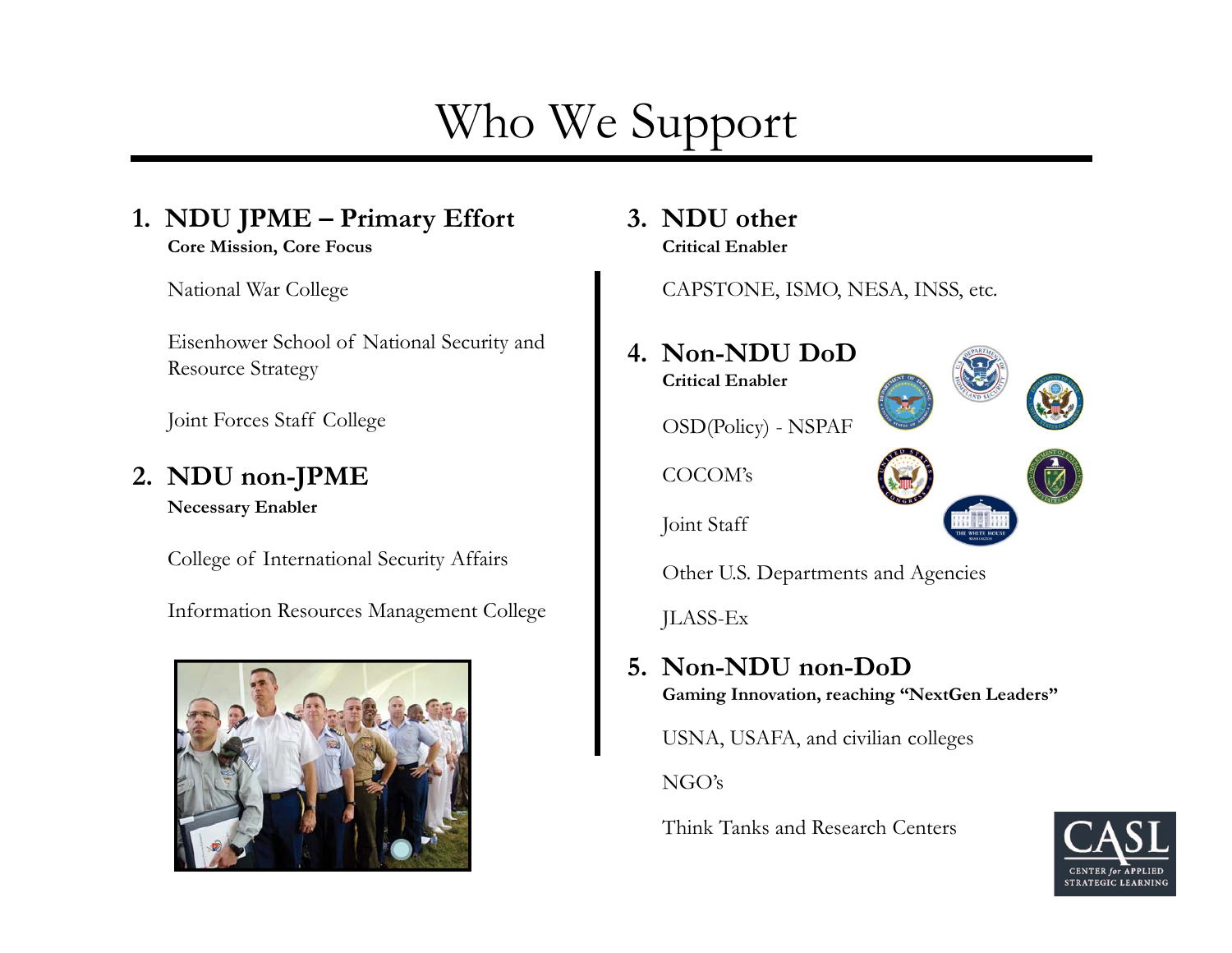# Who We Support (NDU AY 12/13)

### NWC

- 1. Dec 6110 Doing Strategy Elective SHROUDED HORIZONS
- 2. Dec 6300 Core Course Arctic & S. China Sea Scenarios
- 3. Jan 6601 Strategists at War Elective *The Situation Room*
- 4. Feb 6400 Core Course DARK PORTAL
- 5. Apr 6600 Core Course China Alternative Futures
- 6. May 6700 Core Course STRATEGIC HORIZONS (vice travel)

## ES

- 1. Dec Fall End-of-Semester CFIUS Interagency Strategic Negotiation Exercise
- 2. Apr AY 12-13 End-of-Course Event National Security Strategy Exercise.

### CISA

- 1. Aug CTF Program RUBY CONFLICT
- 2. Dec SCA Program Methods Game
- 3. Feb RCNSC GULF GAMBOL
- 4. Mar CTF Program Saudi Arabia Game
- 5. Apr CTF & SCA Programs Strategic Thought Exercise
- 6. Apr RCNSC GULF GAMBOL
- 7. May CTF & SCA Programs Scattered Lights Breakout Exercise

### **NESA**

1. Jan CT SES Seminar – CRACKING MASKS

### JFSC (Mar – Jun)

- 1. Mar JCWS PURPLE ECLIPSE
- 2. Mar JAWS COA Analysis Wargame
- 3. Mar JCWS PURPLE SOLACE (HA/DR)
- 4. Mar Homeland Security Planners Course
- 5. Mar Joint Interagency and Multi-planners Course
- 6. Apr JCWS PURPLE GUARDIAN (HLS)
- 7. Apr AJPME PURPLE HOPE (HA/DR)
- 8. Apr JAWS PURPLE GUARDIAN (HLS)
- 9. Apr AJPME PURPLE ECLIPSE
- 10.May NATO/ACT ALLIED REACH 2013
- 11.May JCWS COA Analysis Wargame
- 12.May JCWS PURPLE ECLIPSE
- 13.Jun JCWS PURPLE SOLACE (HA/DR)
- 14.Jun US-Pakistani Sr. Officers Program (COIN)
- 15.Jun Joint Interagency and Multi-planners Course
- 16.Jun JCWS PURPLE GUARDIAN (HLS)

#### IRMC

- 1. Nov CIP 6230 SHADED FIRE
- 2. Mar CIP 6230 SHADED FIRE
- 3. Apr CIP 6230 SHADED FIRE

### JLASS

1. Apr Green Cell/Other Nations Cadre